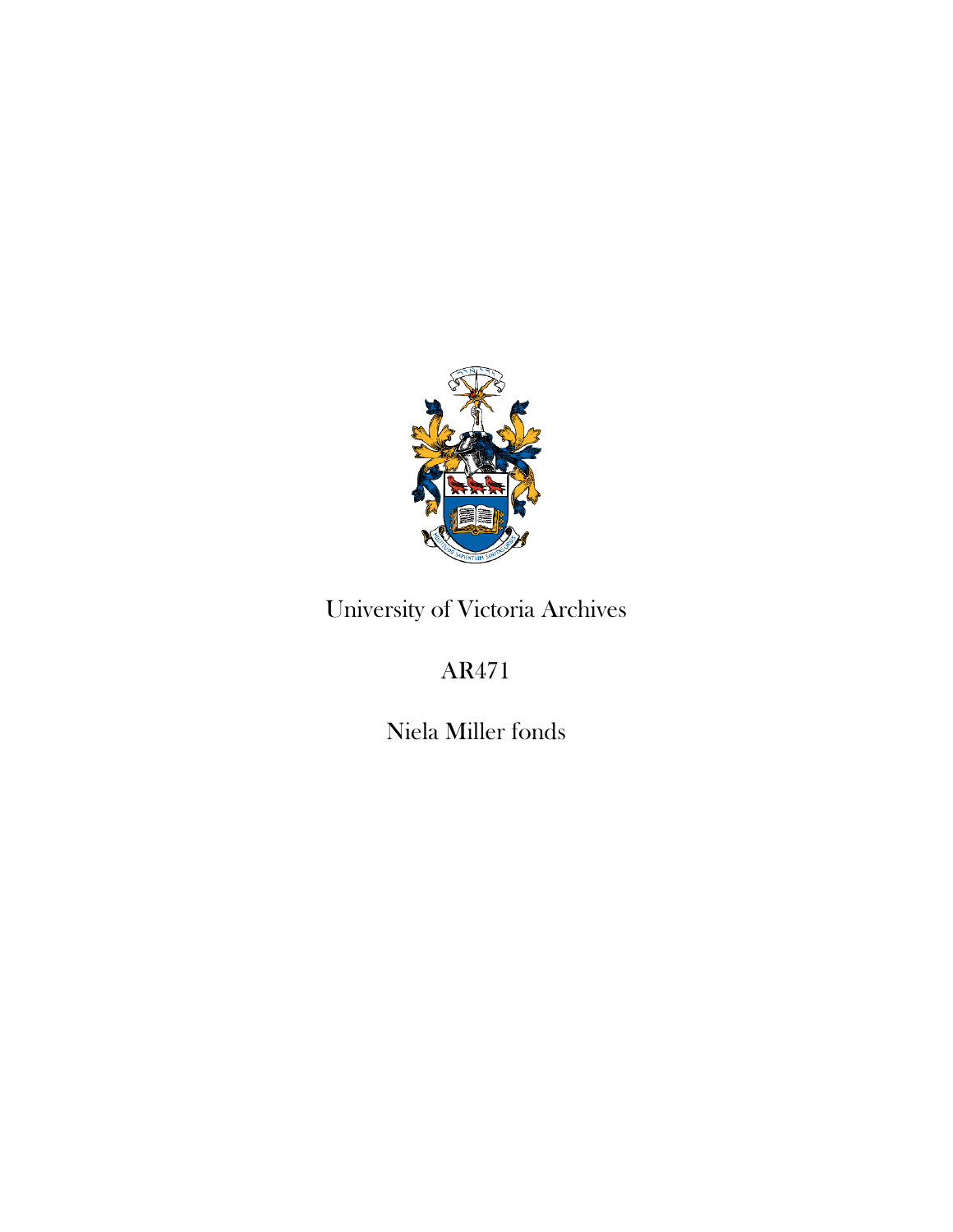## **1. Fonds-level description**

### **Title**

Niela Miller fonds

### **Dates**

1983-2009

### **Extent**

13 cm, 98 photographs, 4 videocassettes

#### **Biographical sketch**

Niela Miller, BA, MS Ed, LCSW, LMHC, is a now-retired humanistic counsellor. She was a social worker through the 1970s before focusing on gender-related issues in the 1980s. She first attended Fantasia Fair, a crossdressing and transsexual conference in Massachusetts, in 1982 and has hosted dozens of workshops at the Fair since that time. Miller founded and operated PeopleSystems Potential in Action, a private counselling, consulting, and training firm. Specializing in Gestalt therapy, Miller worked with many individuals, families, and organizations in offering support and addressing issues surrounding gender identity. By the 1990s, Miller had become known in the transgender community for her empowering workshops and seminars at gender conferences throughout the US. Miller's book, *Counseling in Genderland*, was published in 1996 and was cited as the first educational book focussed on gender identity for counsellors.

#### **Scope and content**

Fonds reflects Niela Miller's public involvement in transgender education and counseling of the trans community and "gender identity explorers." Miller's work, focused primarily in the United States, is represented here in the records of her workshops, presentations, and publications. The fonds consists of correspondence, notes, photographs, publications and reviews, brochures, graphic materials, audiocassettes, and other materials.

### **Notes**

Gift of Niela Miller, August 2012.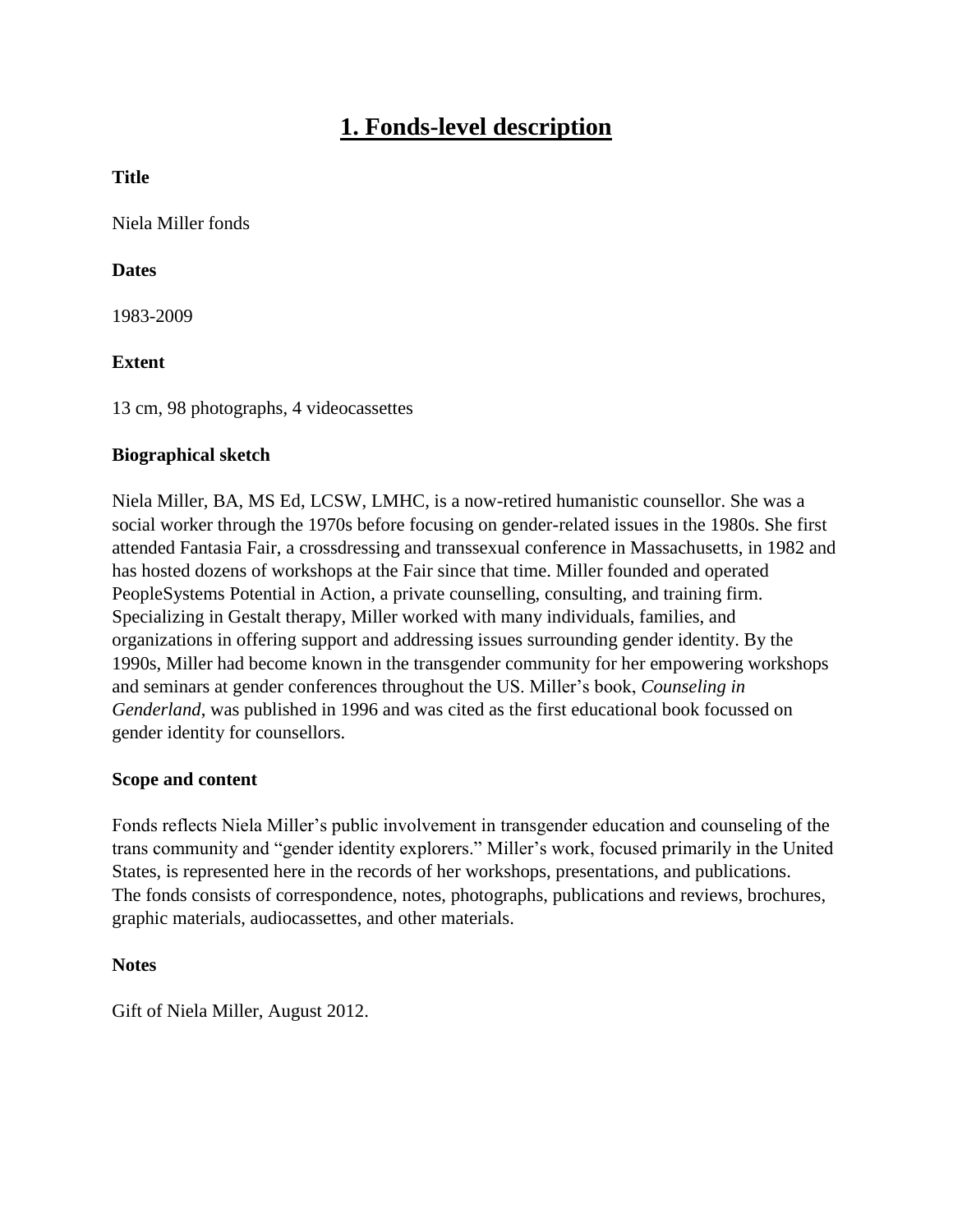## **2. Structure**

### **Series 1. Workshops and presentations. 1983-2009. 1 cm of textual records.**

Series consists of the records related to Miller's presentations on gender identity at conferences, seminars, and workshops and the related positions she held as a workshop leader and keynote speaker. Content includes descriptions and resources for workshops, report on past workshops, transition stories from group members and past clients, stories told during presentations, notes from presentations, and summaries of Miller's experience as a counselor for gender related topics.

### **File 1. Correspondence. 1997, 1998. >1cm of textual records.**

File consists of correspondence received by Miller during her involvement in the transgender community. Content consists of emails and letters from participants in Miller's workshops and presentations.

### **Series 2. Publications and clippings. 1990-2001. 2 cm of textual records.**

Series consists of published material written by Miller, the majority of which is related to her first book in 1996 entitled *Counseling in Genderland*. Series includes a copy of *Counseling in Genderland* and brochures advertising the book, reviews of the publication, articles by Miller for Tapestry, and newspaper clippings concerning Miller's work.

### **Series 3. Photographs. 1990-2001. 98 photographs, 1 postcard.**

Series consists of photographs related to Miller's involvement with the transgender and crossdressing community. Records include colour and black and white photographs. Photographs include images of Fantasia Fair, cruises, and dinners with gender identity explorers. Photographs comprising file 1.3.3 remain attached to photo album pages due to adhesion of the page to the back of the photographs.

### **Series 4. Audio-visual. 1992-1995. 4 VHS tapes.**

Series consists of audio-visual materials related to Miller's presentations, workshops, and involvement with the transgender community. Records include seminars and presentations by Miller as well as other presentations and events during various Fantasia Fairs.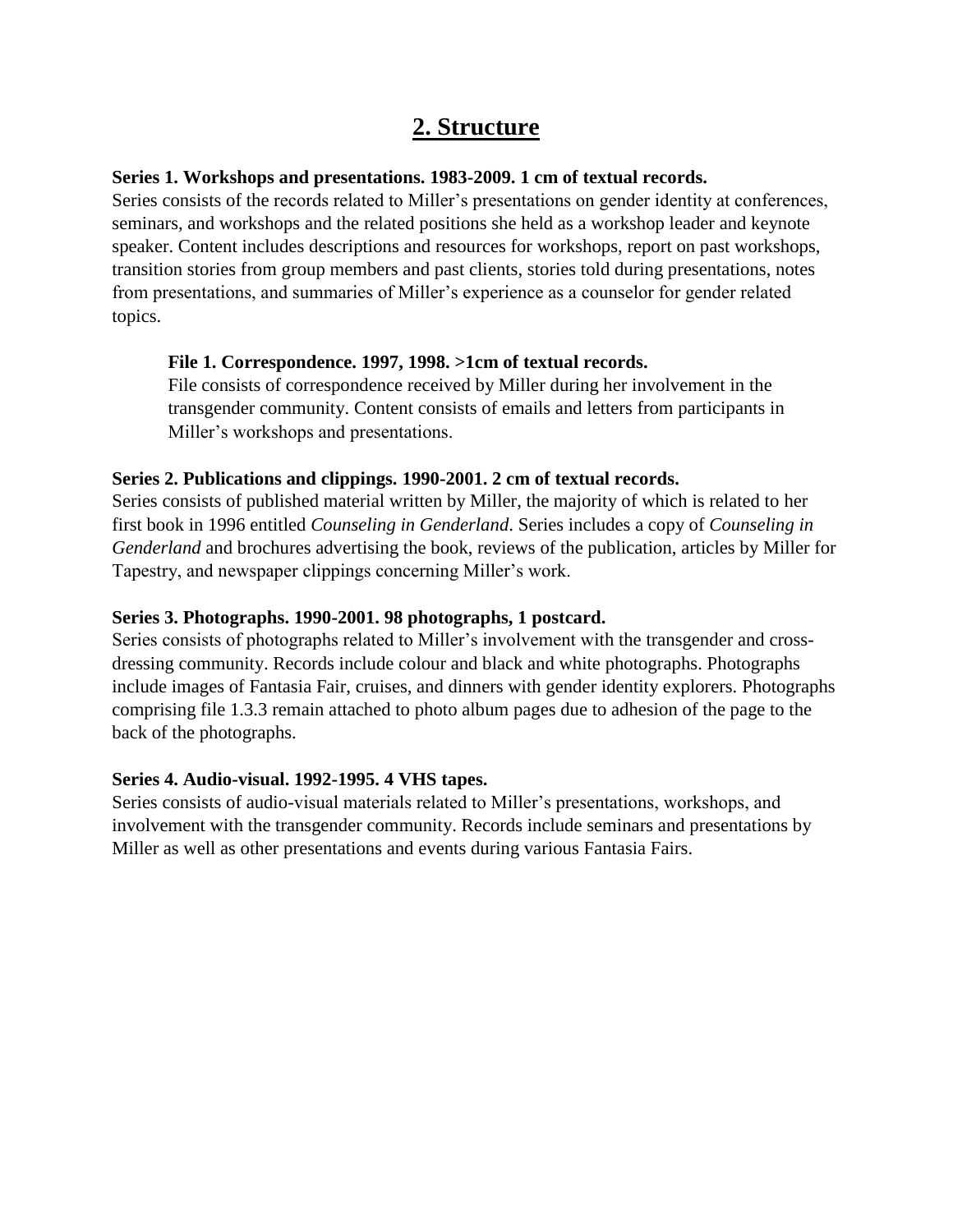### **3. Inventory**

#### **Accession 2012-22**

Box 1

1.1 Correspondence – 1983-2009

-"The Tall Ships" – 1990 (addendum: 1998) -Description of Workshop for Counselors – undated -Short Biography & Gender Resume for Niela Miller 1982-1999 – undated -Short Biography & Gender Resume for Niela Miller 1983-2009 – undated -Notes for Gender Talk ABHS, Acton, MA –2006 – (3 copies) -Notes for Talk at First Church Unitarian in Littleton, MA – 2003 -Feminine Toolkit – undated – (2 copies) -Emails to Niela Miller from Kathleen Kawa and April Anne Nicole – undated -A Woman's Heart: Workshop by Niela Miller – Fantasia Fair – 2004 -Niela Miller Lecture Schedule & Synopsis – Fantasia Fair – 2005 -Notes for Feminine Toolkit Workshop – Fanstasia Fair – 2005 -Notes for Feminine Toolkit & Woman's Heart Workshops – undated -Descriptions of Fantasia Fair Workshops – undated -"Wives' Workshop" Report – Fantasia Fair – 1983 -Thank You Letter to Niela Miller from Eliot Community Human Services, Inc. – 1997 -Thank You Letter to Niela Miller from Veterans Administration (David Haskell) – 1989 -Thank You Letter to Niela Miller from Veterans Administration (Rivkah Lindenfeld) 1989 -Transgender Presentation Notes (Counselor Educators in Second Life) – undated -"How Easily He Forgets" by Katherine Hawkins for "A Circle of Women" – 1993 -"My Transsexual Father" by Stephen Vinay Gunther – 2006 -Questions for Resolution in Counseling – undated -Notes for Transgender Day of Remembrance Talk in Second Life – 2009 Articles – 1996-2001 -"Counseling in Genderland" Review – AHP Perspectives – 1996 -Untitled – 2001 -"Counseling and the Married Crossdresser" – Tapestry – 1996 -"On Being a Woman" – Tapestry Journal – undated -"I Dreamed There Was an Emperor, Antony…" – undated -"Abolishing Guilty Secrets" – Tapestry Journal – undated -Untitled – AHP Perspectives – undated Newspaper Clippings – 1990

-"Teaching About Gender Identity is on the Agenda for Niela Miller" – 1996